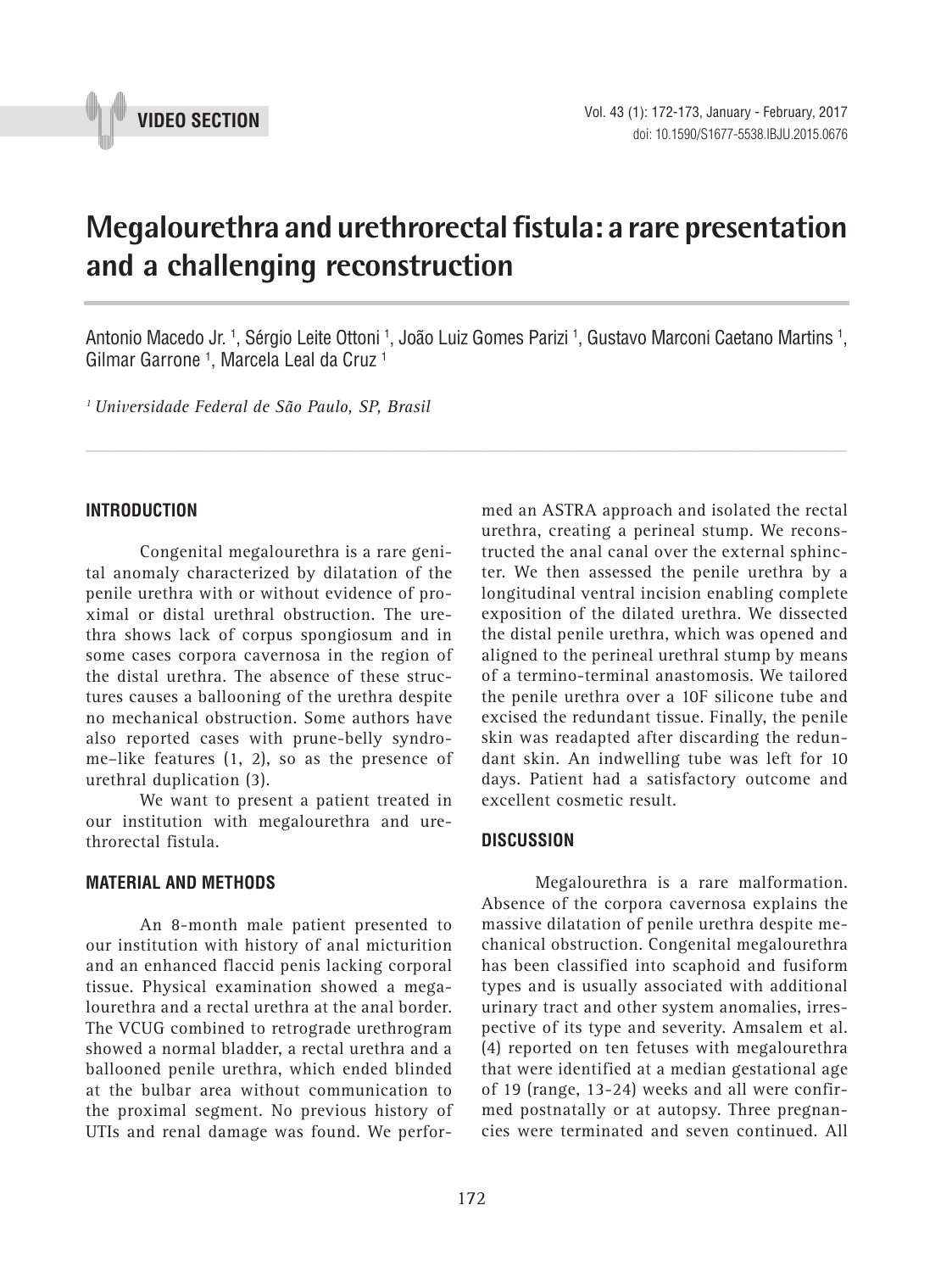cases presented with a distended bladder and megalourethra and all cases had normal karyotype. Of seven liveborn babies, one died in the neonatal period due to pulmonary hypoplasia. All six infants alive had a dysfunctional urethra and three suffered from impaired or end- -stage renal disease. Associated anomalies were found in half of the cases.

Operative technique for megalourethra with genital malformation has to be tailored to each individual case, depending on the intraoperative and endoscopic findings.

#### **CONCLUSION**

Congenital megalourethra is caused by abnormal development or hypoplasia of the penile erectile tissue. When the amniotic fluid volume is normal, survival is possible but sexual dysfunction is expected. Urethroplasty follows the same principles of hypospadia repair.

#### **CONFLICT OF INTEREST**

None declared.

## **ARTICLE INFO**

**Available at: http://www.intbrazjurol.com.br/video-section/macedo\_172\_173/ Int Braz J Urol. 2017; 43 (Video #4): 172-4**

### **REFERENCES**

- 1. Fisk NM, Dhillon HK, Ellis CE, Nicolini U, Tannirandorn Y, Rodeck CH. Antenatal diagnosis of megalourethra in a fetus with the prune belly syndrome. J Clin Ultrasound. 1990;18:124-8.
- 2. Wu MH, Wu RC, Kuo PL, Huang KE. Prenatal ultrasonographic diagnosis of congenital megalourethra. Prenat Diagn. 1995;15:765-8.
- 3. Zugor V, Schreiber M, Labanaris AP, Weissmüller J, Wullich B, Schott GE. Urethral duplication: long-term results for a rare urethral anomaly. Urologe A. 2008;47:1603-6.
- 4. Amsalem H, Fitzgerald B, Keating S, Ryan G, Keunen J, Pippi Salle JL, et al. Congenital megalourethra: prenatal diagnosis and postnatal/autopsy findings in 10 cases. Ultrasound Obstet Gynecol. 2011;37:678-83.

Submitted for publication: November 23, 2015

Accepted after revision: April 05, 2016

Published as Ahead of Print: September 09, 2016

**Correspondence address:** João Luiz Gomes Parizi, MD Rua Maestro Cardim, 560 / 215 01323-000, São Paulo, SP, Brasil Fax: +55 11 3287-3954 E-mail: joaoparizi@yahoo.com.br

**\_\_\_\_\_\_\_\_\_\_\_\_\_\_\_\_\_\_\_\_\_\_\_**